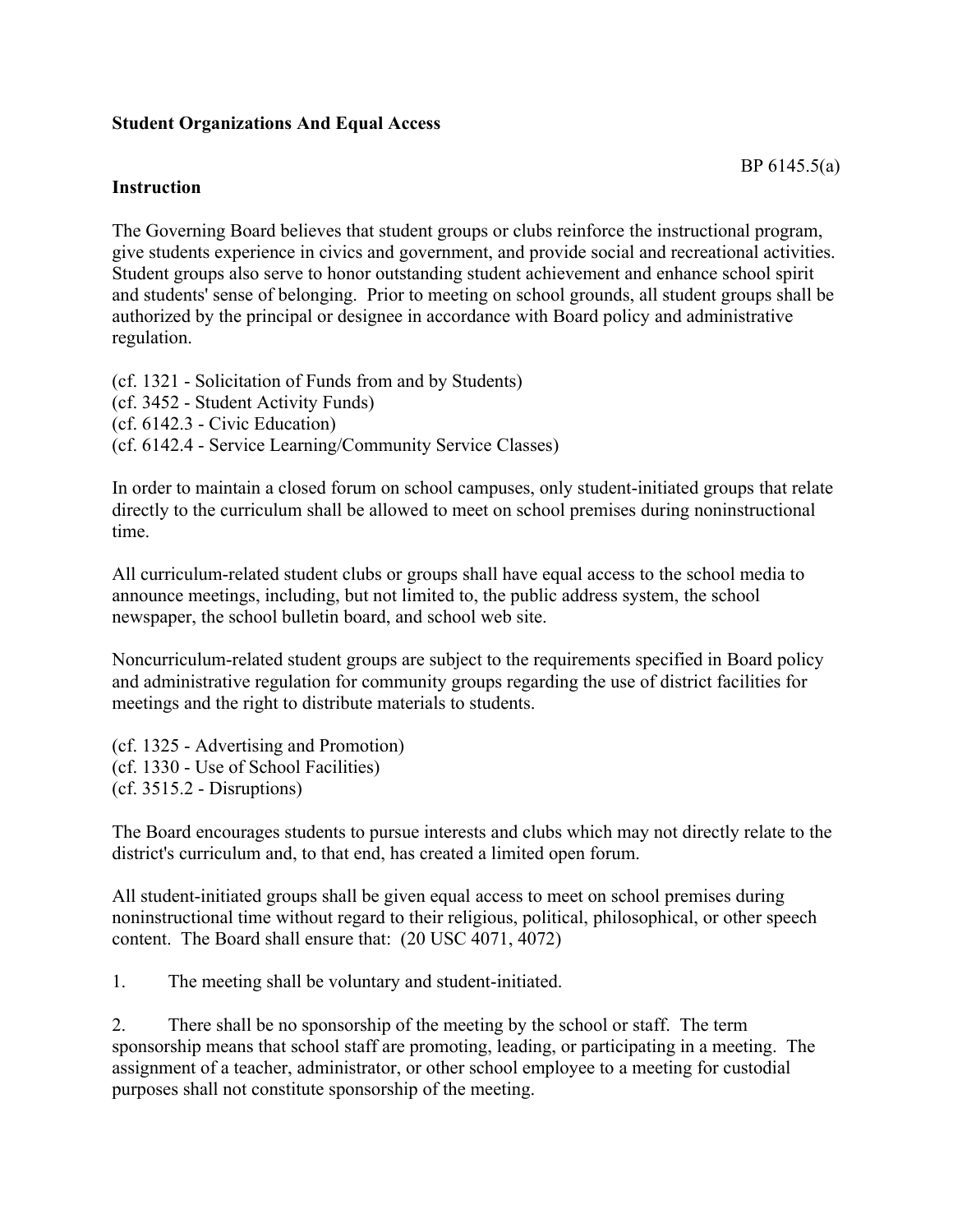3. Employees of the school shall be present at religious meetings only in a nonparticipatory capacity.

4. The meeting shall not materially and substantially interfere with the orderly conduct of educational activities within the school.

5. Nonschool persons shall not direct, conduct, control, or regularly attend activities of student groups.

(cf. 1330 - Use of School Facilities) (cf. 3515.2 - Disruptions) (cf. 5145.2 - Freedom of Speech/Expression)

All student clubs or groups shall have equal access to the school media to announce meetings, including the public address system, the school newspaper, bulletin boards, and school web site. However, the principal or designee may issue a disclaimer that such activities are not schoolsponsored.

All noncurriculum-related student groups shall be given equal access to meeting space, school equipment, and supplies.

No school shall deny equal access or a fair opportunity to meet, or otherwise discriminate against, any group officially affiliated with the Boy Scouts of America, or with any other youth group listed as a patriotic society in Title 36 of the United States Code, for reasons based on the membership or leadership criteria or oath of allegiance to God and country. (20 USC 7905)

Legal Reference: EDUCATION CODE 52 Designation of secondary schools 53 Designation of high schools 200-262.3 Prohibition of discrimination on the basis of sex 38130-38138 Civic Center Act 48900 Hazing 48907 Student exercise of free expression 48930-48938 Student organizations 48950 Freedom of speech 49020-49023 Athletic programs PENAL CODE 627-627.10 Access to school premises CODE OF REGULATIONS, TITLE 5 2 Definitions 5531 Supervision of extracurricular activities of students